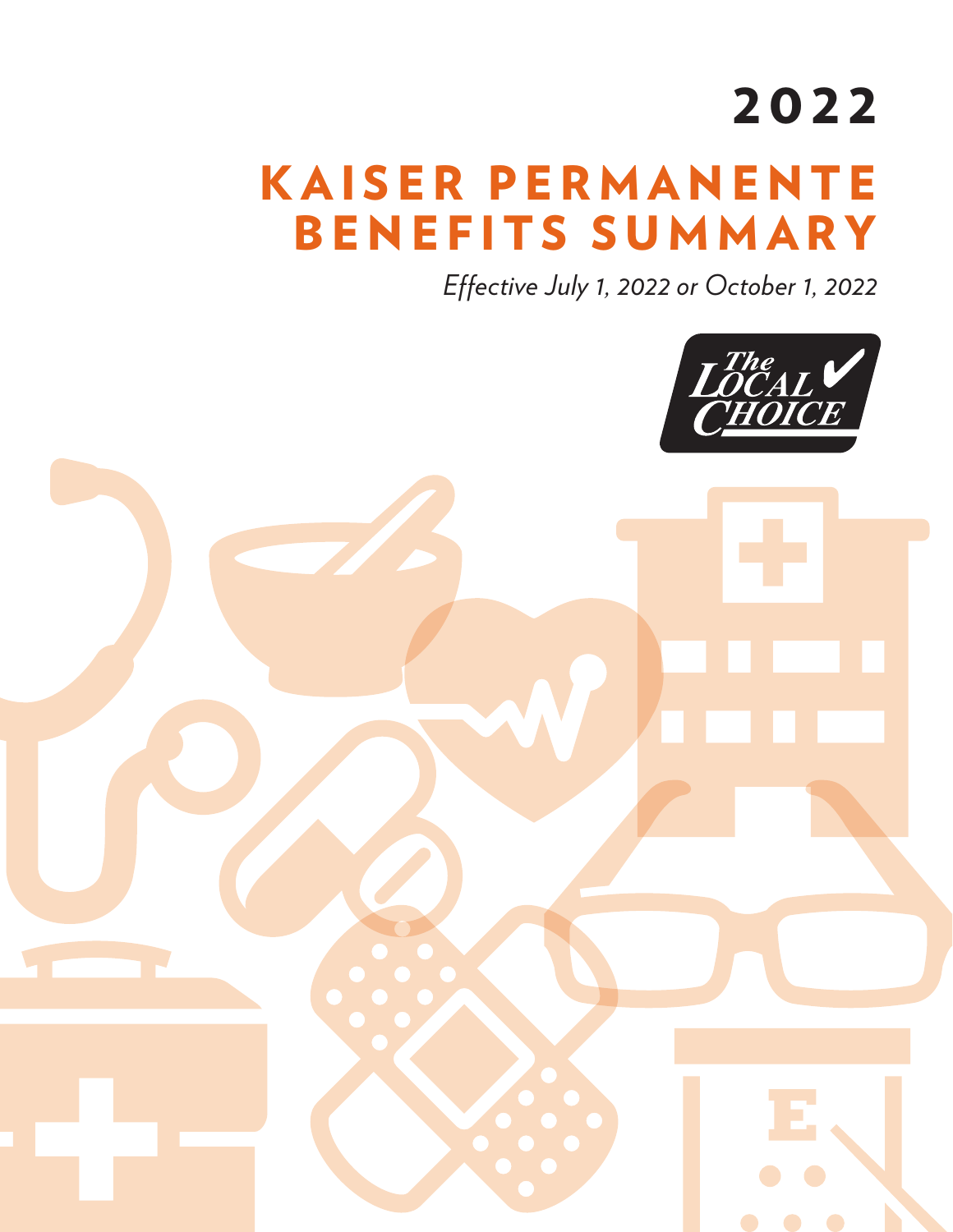This guide is only an overview. For a complete description of benefits, exclusions, limitations, and reductions, please see the Kaiser Permanente Group Evidence of Coverage.

## BENEFIT HIGHLIGHTS

| Using Your Benefits To<br>The Best Advantage  5 |
|-------------------------------------------------|
| Get Help in Your Language  6                    |
| If You Need Assistance 8                        |

The Local Choice is a unique health benefits program managed by the Commonwealth of Virginia Department of Human Resource Management (DHRM). Your employer has selected the Kaiser Permanente plan from The Local Choice Health Benefits Program to offer you and your eligible family members.

Kaiser Foundation Health Plan of the Mid-Atlantic States, Inc. (KFHP-MAS), is a federally qualified HMO. Health care services are provided or arranged by the Mid-Atlantic Permanente Medical Group, P.C. (MAPMG) at one of Kaiser Permanente's 38 medical centers located in the Washington metropolitan area.

Access to your KP microsite: https://my.kp.org/commonwealthofvirginia/

## SERVICE AREA

Kaiser Permanente's service area includes the District of Columbia and the following cities and counties in Virginia and Maryland:

*Virginia Counties:* Arlington, Caroline, Culpeper, Fairfax, Fauquier, Hanover, King George, Louisa, Loudoun, Orange, Prince William, Stafford, Spotsylvania, Westmoreland *Cities:* Alexandria, Fairfax, Falls Church, Fredericksburg, Manassas, Manassas Park

*Maryland Counties:* Anne Arundel, Baltimore, Calvert (partial), Carroll, Charles (partial), Frederick (partial), Harford, Howard, Montgomery, Prince Georges *Cities:* Baltimore

# HOW THE PLAN WORKS

- <sup>n</sup> Use your Directory of Providers to choose a convenient Kaiser Permanente medical center. Then select a primary care physician for you and for each enrolled family member.
- **n** Your Kaiser Permanente physician provides or arranges all services.
- **n** Specialty care is provided on a referral basis by a MAPMG physician.
- <sup>n</sup> Members make appointments directly with the Kaiser Permanente medical center by calling: Metropolitan Washington, D.C. (703) 359-7878 or toll free at 1-800-777-7904 (TTY 711) Outside Washington Area 1-800-777-7902 If you are registered on kp.org, you are able to make or cancel appointments. EAP Services through Beacon Health Options (866) 517-7042 www.achievesolutions.net/kaiser Dental Services through Dominion National 1-855-733-7524
- **n** Outside the service area, you are covered for emergency and urgent care anywhere in the world. For information or assistance while traveling, call the 24/7 Away from Home Travel Line at 951-268-3900 or visit kp.org/travel.

Email your doctor's office with nonurgent questions, have a phone/video visit with your primary care physician, or connect with a licensed care provider 24/7 for medical advice.

If you need urgent care in a state without Kaiser Permanente, go to the nearest MinuteClinic or urgent care facility. If you need urgent care while traveling internationally, go to the nearest urgent care facility or hospital. If you are unsure of your condition and require immediate medical advice, please call (800) 677-1112.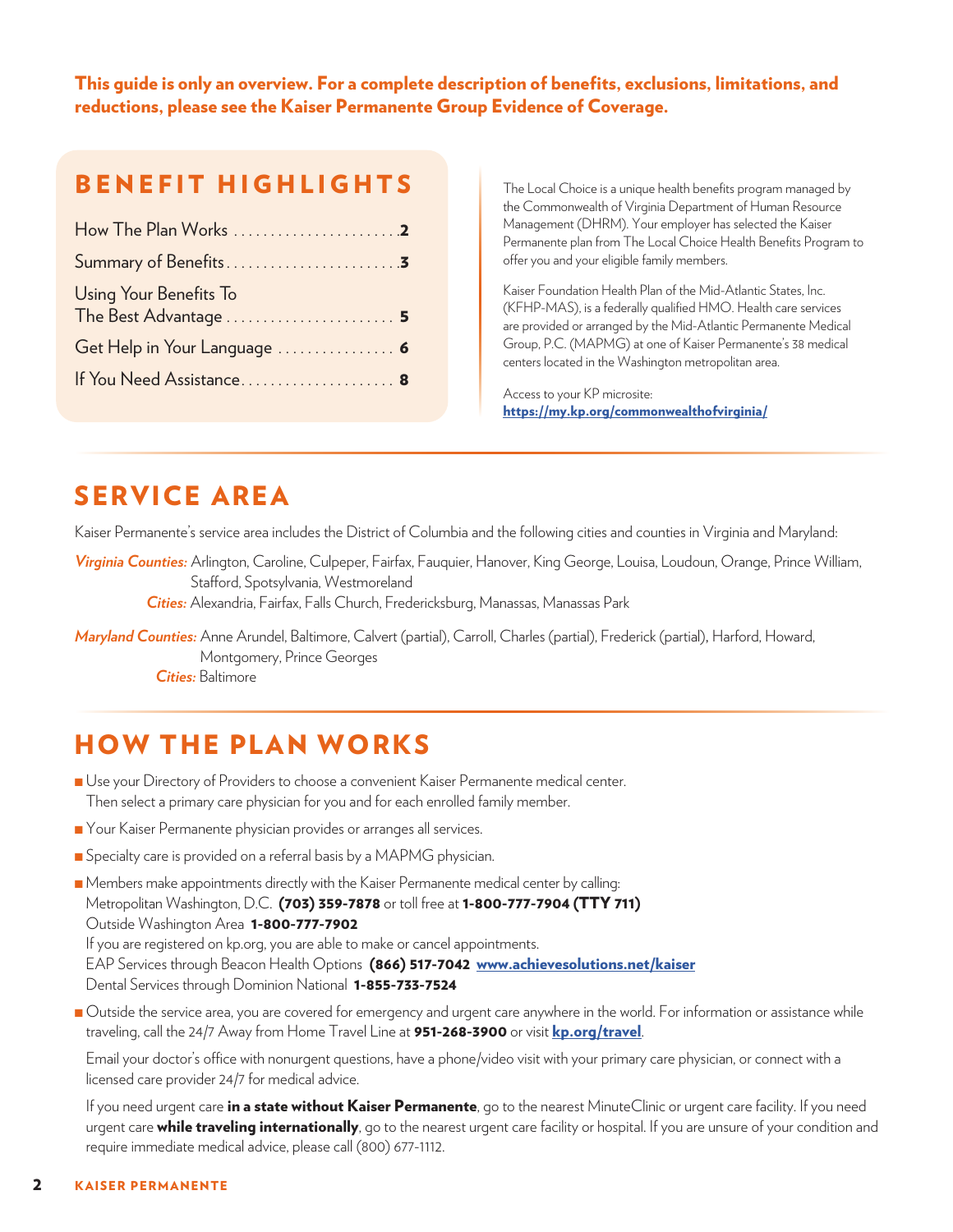# KAISER PERMANENTE 2022 BENEFITS

Remember, your primary care physician must coordinate all your health care services. Your primary care physician will refer you to a specialist if necessary. There are no benefits for services received out of your plan's network, except for emergency services in a life-threatening situation, and urgent care when traveling out of the area.

|                                                                                                                                                                                                                             | <b>Covered Services</b>                                                                                                                                                                                                                                                                                                                                                                                           | <b>You Pay</b>                                                                                                                           |
|-----------------------------------------------------------------------------------------------------------------------------------------------------------------------------------------------------------------------------|-------------------------------------------------------------------------------------------------------------------------------------------------------------------------------------------------------------------------------------------------------------------------------------------------------------------------------------------------------------------------------------------------------------------|------------------------------------------------------------------------------------------------------------------------------------------|
| <b>Outpatient Primary Care</b><br><b>Physician (PCP) Visits</b>                                                                                                                                                             | Physician, x-ray, and other diagnostic services<br><i>Immunizations</i><br>Pre-admission testing<br>Voluntary family planning                                                                                                                                                                                                                                                                                     | \$25 copayment                                                                                                                           |
|                                                                                                                                                                                                                             | Laboratory, pathology, radiology, and diagnostic testing                                                                                                                                                                                                                                                                                                                                                          | \$0 copayment                                                                                                                            |
| <b>Preventive Services</b>                                                                                                                                                                                                  | Periodic checkups<br>Routine gynecological exam (Pap smear, pelvic exam, and breast exam - no referral needed)                                                                                                                                                                                                                                                                                                    | \$0                                                                                                                                      |
|                                                                                                                                                                                                                             | Well baby care and primary care services for children up to age 5                                                                                                                                                                                                                                                                                                                                                 | \$0                                                                                                                                      |
|                                                                                                                                                                                                                             | Women's Preventive Care                                                                                                                                                                                                                                                                                                                                                                                           | \$0                                                                                                                                      |
| <b>Specialty Care Physician Visits</b>                                                                                                                                                                                      | Includes physician and outpatient facility services                                                                                                                                                                                                                                                                                                                                                               | \$40 copayment                                                                                                                           |
| <b>Outpatient Surgery</b>                                                                                                                                                                                                   | Free-standing ambulatory surgery center or hospital outpatient facility                                                                                                                                                                                                                                                                                                                                           | \$75 Copayment                                                                                                                           |
| <b>Inpatient Hospital Services</b><br>(For admissions arranged<br>through your PCP and<br>authorized by the HMO)                                                                                                            | \$300 per admission<br>Includes semi-private room, intensive or coronary care unit<br>(no maximum number of days)<br>Private room-if ordered by participating physician and<br>approved by the HMO as medically necessary<br>Physician services<br>Surgery<br>Anesthesia<br>Diagnostic services such as lab and x-ray<br>Blood transfusion procedures, drugs<br>Physical therapy, chemotherapy, radiation therapy |                                                                                                                                          |
| <b>Maternity Care</b>                                                                                                                                                                                                       | All routine outpatient pre- and postnatal care of the mother rendered by the OB/GYN<br>Hospital care of mother and child<br>Diagnostic testing (such as ultrasounds and fetal monitor procedures)                                                                                                                                                                                                                 | \$0<br>\$300 per admission<br>\$0                                                                                                        |
| <b>Emergency Services For</b><br>Life-Threatening Conditions<br>(Such as heart attacks,<br>hemorrhaging, poisoning,<br>loss of consciousness, or<br>convulsions - no referral needed)                                       | • Hospital emergency room                                                                                                                                                                                                                                                                                                                                                                                         | \$75 copayment per visit<br>(waived if admitted)<br>\$40 copayment for urgent<br>care center                                             |
| <b>Mental Health And</b><br><b>Substance Abuse Services</b><br>(A primary care physician<br>referral is not needed. Instead.<br>you must contact the plan<br>to coordinate care except in a<br>life-threatening situation.) | <b>u.</b> Outpatient visits when medically necessary<br>Inpatient treatment when medically necessary<br><b>Detoxification</b>                                                                                                                                                                                                                                                                                     | Group visits - \$12 copayment per visit<br>Individual visits - \$25 copayment<br>per visit<br>\$300 per admission<br>\$300 per admission |
| <b>Complementary Alternative</b><br><b>Medicine</b>                                                                                                                                                                         | Includes chiropractic and acupuncture services when<br>medically necessary                                                                                                                                                                                                                                                                                                                                        | \$40 copayment per visit<br>up to 30 visits                                                                                              |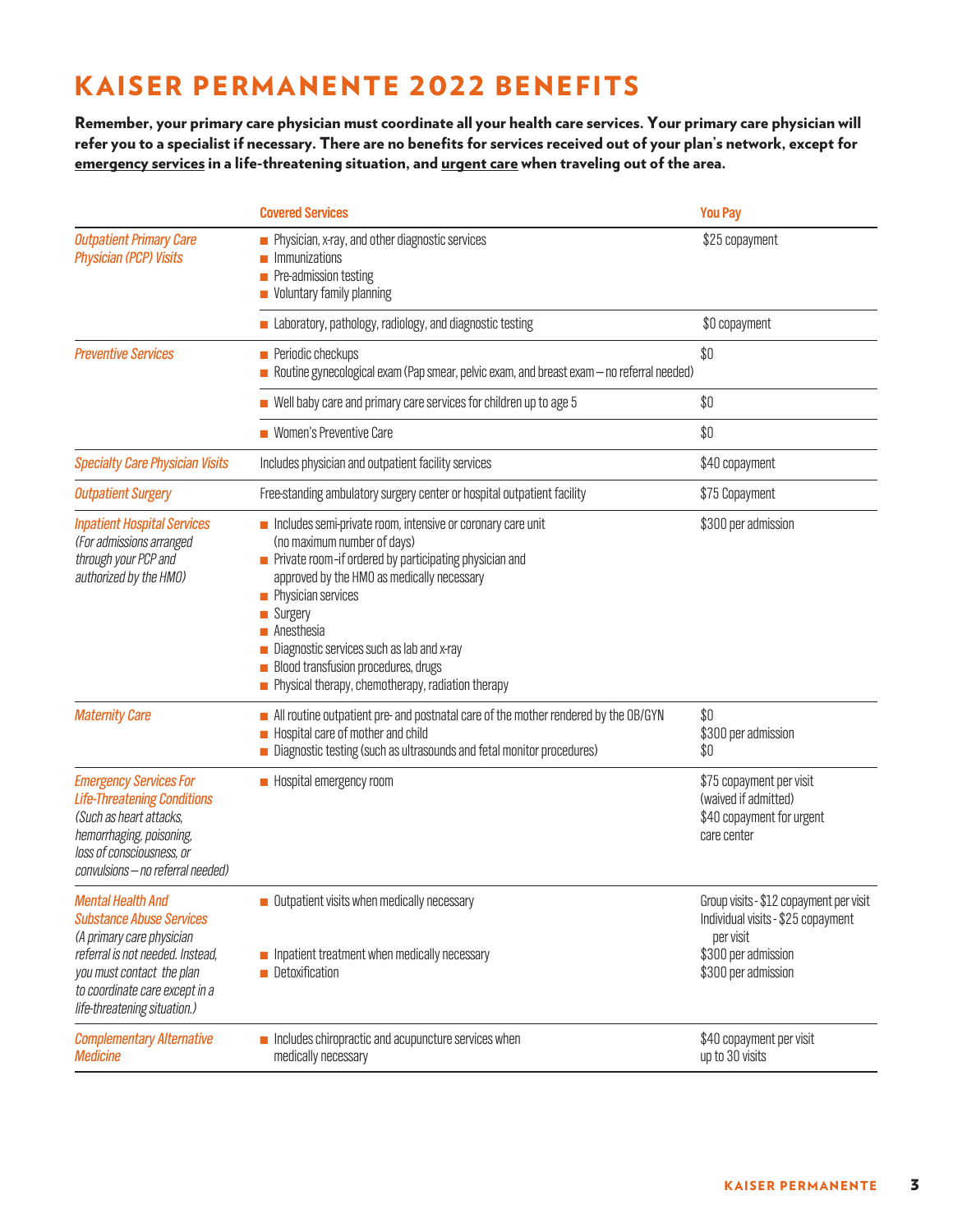|                                                                                                                                                                    | <b>Covered Services</b>                                                                                                                                                                                                                                               | <b>You Pay</b>                                                                                                                                                                                                                                       |
|--------------------------------------------------------------------------------------------------------------------------------------------------------------------|-----------------------------------------------------------------------------------------------------------------------------------------------------------------------------------------------------------------------------------------------------------------------|------------------------------------------------------------------------------------------------------------------------------------------------------------------------------------------------------------------------------------------------------|
| <b>Family Planning And</b><br><b>Infertility Services</b>                                                                                                          | Sperm count<br>Hysterosalpinography<br>Endometrial biopsy                                                                                                                                                                                                             | 50% of allowable charges                                                                                                                                                                                                                             |
|                                                                                                                                                                    | Vasectomy (male sterilization)<br>IUD insertion (No charge, part of women's health)<br>Oral contraceptives (subject to prescription drug copayments)<br>No charge, part of women's health                                                                             | \$75 copayment                                                                                                                                                                                                                                       |
| <b>Therapy Services</b>                                                                                                                                            | Physical therapy (up to 30 visits per incident)<br>Chemotherapy and radiation therapy                                                                                                                                                                                 | \$40 copayment<br>\$40 copayment                                                                                                                                                                                                                     |
| <b>Skilled Care</b>                                                                                                                                                | Home health care, nursing, and other services in your home                                                                                                                                                                                                            | \$0                                                                                                                                                                                                                                                  |
|                                                                                                                                                                    | Skilled nursing facility (up to 100 days maximum per member<br>per calendar year)                                                                                                                                                                                     | \$300 per admission                                                                                                                                                                                                                                  |
| <b>Durable Medical Equipment</b>                                                                                                                                   | Rental or purchase of plan approved durable medical equipment                                                                                                                                                                                                         | \$0                                                                                                                                                                                                                                                  |
| <b>Diabetic Supplies</b>                                                                                                                                           | Diabetic Equipment and Supplies                                                                                                                                                                                                                                       | 20% of allowable charges                                                                                                                                                                                                                             |
| <b>Prescription Drugs</b>                                                                                                                                          | Generic program (up to 30-day supply). Brand name drugs are<br>covered when prescribed by a physician.                                                                                                                                                                | Per prescription at a Kaiser Permanente<br>on-site pharmacy:<br>\$15 generic/\$25 brand formulary/<br>\$40 non-brand formulary                                                                                                                       |
|                                                                                                                                                                    | When prescriptions are filled at a network pharmacy, your program<br>covers the following:<br>Medically necessary drugs and medications prescribed by a participating physician<br>Any medication which by law requires a prescription, including birth control pills | Per prescription at a participating<br>community pharmacy:<br>\$20 generic/\$45 brand formulary/<br>\$60 non-brand formulary<br>Per prescription:<br>Maximum copay per 30-day supply of<br>insulin is \$50<br>Specialty drugs 50% up to \$75 Maximum |
| <b>Mail Service Benefit</b>                                                                                                                                        | • Maintenance drug prescription (up to 90-day supply for<br>medications prescribed for 6 months or more) filled through<br>the mail service pharmacy for 2x copay.                                                                                                    | \$13 generic/\$23 brand formulary/<br>\$38 non-brand formulary                                                                                                                                                                                       |
| <b>Out-Of-Area Urgent Care</b><br>(For unexpected conditions<br>requiring immediate attention<br>such as high fever, vomiting, or<br>sprains - no referral needed) | Physician's office visit<br>\$40 copayment<br>Kaiser Permanente urgent care center/after hours care center<br>\$40 copayment<br>\$75, waived if admitted<br>Emergency room                                                                                            |                                                                                                                                                                                                                                                      |
| <b>Additional Information</b>                                                                                                                                      | Lifetime maximum<br>Annual deductibles<br>Benefits administered<br>Annual maximum out-of-pocket expense (does not include<br>adult dental benefits, only pediatric dental benefits)                                                                                   | None<br>None<br>Per contract year<br>\$1500 per individual<br>\$3000 per family                                                                                                                                                                      |

# DENTAL PLAN *(Provided by Dominion National)* **You Pay**

|                                                     | The plan pays an annual maximum of \$1,000 per person for in-network services and<br>\$500 for out-of-network services |                                                                 |
|-----------------------------------------------------|------------------------------------------------------------------------------------------------------------------------|-----------------------------------------------------------------|
| <b>Annual Deductible</b>                            | $\blacksquare$ PPO (in-network)<br>■ Out-of-network                                                                    | \$25 individual / \$75 family<br>\$50 individual / \$150 family |
| <b>Diagnostic and</b><br><b>Preventive Services</b> | $\blacksquare$ PPO (in-network)<br>■ Out-of-network                                                                    | $0\%$<br>40%                                                    |
| <b>Basic Services</b>                               | $\blacksquare$ PPO (in-network)<br>■ Out-of-network                                                                    | 20%<br>50%                                                      |
| <b>Major Services</b>                               | $\blacksquare$ PPO (in-network)<br>■ Out-of-network                                                                    | 50%<br>65%                                                      |
| <b>Orthodontics</b><br>(age 19 and under)           | $\blacksquare$ PPO (in-network)<br>■ Out-of-network                                                                    | 50%<br>Not covered                                              |

4 KAISER PERMANENTE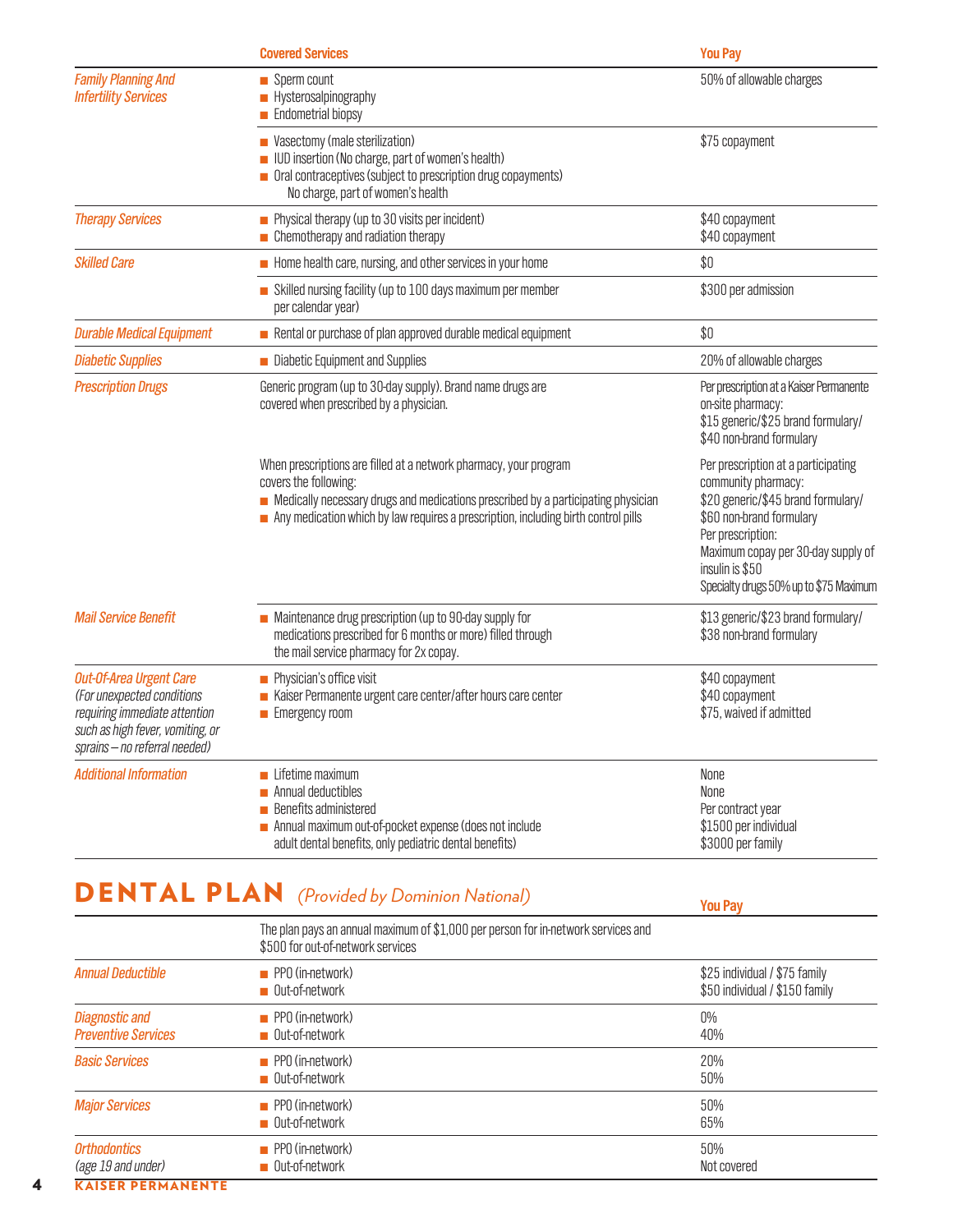# USING YOUR BENEFITS TO THE BEST ADVANTAGE

You have responsibilities to make sure that your health benefits plan works to your advantage. By following the directions outlined below you can make sure you and enrolled family members receive the highest level of benefits.

### PRIMARY CARE PHYSICIAN

You will receive comprehensive medical care primarily within the Kaiser Permanente medical centers. Always contact your primary care physician when you or an enrolled family member needs care. Your primary care physician will provide or coordinate all medical services, including specialty and inpatient care. To schedule a routine or urgent appointment in metropolitan Washington, D.C., Maryland, or Virginia, call (703) 359-7878 or toll free at 1-800-477-7904 (TTY 711). Outside the metropolitan Washington, D.C. area, call 1-800-777-7902.

However, there are exceptions:

- <sup>n</sup> For a life-threatening emergency, call 911 and go to the nearest emergency room for treatment. Contact your primary care physician as soon as possible.
- <sup>n</sup> For mental health or substance abuse treatment, call the number shown on page 6 to schedule an appointment.

Always remember, you pay the total cost of care when services are not coordinated by your primary care physician or approved by the health plan.

### FOR MEDICAL, SURGICAL, OR HOSPITAL CARE

Always contact your primary care physician to receive medical care. In urgent situations such as high fever, vomiting, sprains, or broken bones, call:

#### For appointments:

(703) 359-7878 or toll free at 1-800-777-7904 (TTY 711) — 5:30 a.m.-7:30 p.m., Monday through Friday 7:30 a.m.-11:30 a.m., weekends and holidays 1-800-777-7902 — outside the metropolitan Washington, D.C. area.

Emergency hotline: 1-800-677-1112

When your medical center is closed, call the evening and

weekend medical advice lines at:

(703) 359-7878 or toll free at 1-800-777-7904 (TTY 711) metropolitan Washington, D.C. area

1-800-777-7902 — outside the metropolitan Washington, D.C. area

### FOR SPECIALTY CARE

Your primary care physician will refer you to a specialist as needed. Most specialty services are provided by members of the Kaiser Permanente medical group.

- Nou do not need a referral from your primary care physician to receive services within the Kaiser Permanente program for the following: OB/GYN, Optical, and Mental Health and Substance Abuse services.
- <sup>n</sup> If you see a provider outside of Kaiser Permanente without a referral, you will be responsible for the total cost.

### FOR LIFE-THREATENING EMERGENCIES

(such as heart attacks, hemorrhaging, poisoning, loss of consciousness, or convulsions)

- **n** Call 911 and go to the nearest emergency room for treatment.
- **n** Contact your primary care physician as soon as possible.

### MENTAL HEALTH AND SUBSTANCE ABUSE CARE

Before you or an enrolled family member receives inpatient, partial day, or outpatient services, you must call Kaiser Permanente to coordinate your care:

- <sup>n</sup> Behavioral Health Access Unit: 1-866-530-8778
- **n** For Medical Emergencies (Washington, D.C., Maryland, and Virginia): 1-800-677-1112 kp.org/selfcareapps

### OUTPATIENT PRESCRIPTION DRUGS

Always ask that your prescription be filled with a generic drug. Remember, the Kaiser Permanente plan primarily covers generic drugs unless your doctor requests a brand name, or a generic substitution is not permitted by law.

#### 2020 Prescription Drug Benefit:

- <sup>n</sup> Kaiser Permanente Medical Center Pharmacy (Up to 30-Day supply)
	- \$15 Generic/\$25 Brand formulary/\$40 Brand Non-formulary
- Community Participation Pharmacy (Up to 30-Day supply) \$20 Generic/\$45 Brand formulary/\$60 Brand Non-formulary
- <sup>n</sup> Mail Order (Up to a 90-Day Supply 2x copay) \$13 Generic/\$23 Brand formulary/\$38 Brand Non-formulary
- **n** Specialty Drug 50% up to \$75 Max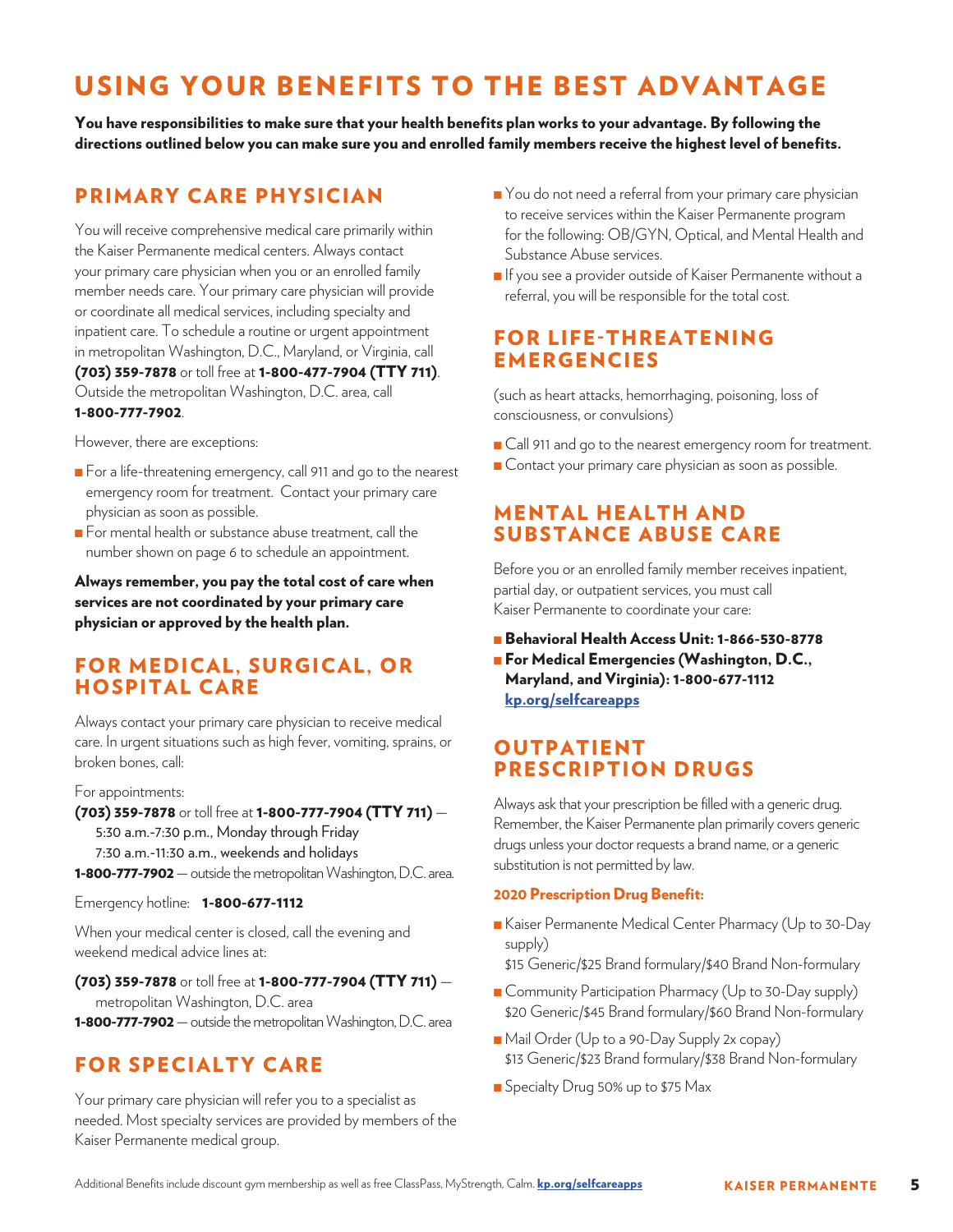### **Get help in your language**

Curious to know what all this says? We would be too. Here's the English version:

Unious to know what all this says? We would be too. Here's the English version.<br>This notice has important information about your application or benefits. Look for important dates. You might need to take action by certain dates to keep your benefits or manage costs. You have the right to get this information and help in your language for free. Call the Member Services number on your ID card for help. (TTY/TDD: 711) action benefits or manage comparisor was managed contribution and help in your management. You  $\mathcal{L}(\mathcal{A})$ 

#### Spanish

opariism<br>Este aviso contiene información importante acerca de su solicitud o sus beneficios. Busque fechas importantes. Podría Este aviso contiene información importante acerca de su solientado sus beneficios. Das de reenas importantes. Podría<br>ser necesario que actúe para ciertas fechas, a fin de mantener sus beneficios o administrar sus costos. T de obtener esta información y ayuda en su idioma en forma gratuita. Llame al número de Servicios para Miembros que figura en su tarjeta de identificación para obtener ayuda. (TTY/TDD: 711) de obtener esta información y ayuda en su idioma en forma gratuita. Llame al número de Servicios para Miembros que

#### Amharic

ይህ ማስታወቂያ ሰለማመልከቻዎ ወይም ጥቅማ ጥቅሞችዎ ጠቃሚ መረጃ አለው። አስፈላጊ ቀኖችን ይፈልጉ። ጥቅማ ጥቅሞችዎን ለማቆየት ወይም ክፍያዎችን Amharic ይሆን ሰለማው ይህ በሰጥም ልስታንም ወይም ጥቅም በተገኘ በተገኘ የመረጃ ለመውጣር በመልከድ ጥቅም እንዲያስም ጥቅም በተገኘ የሚገኘ የምን መረጃ በመቃለል በመንግስት በመረጃ አ<br>ለመቆጣጠር በሆነ ቀን አንድ እርምጃ መውሰድ ያስፈልግዎ ይሆናል። ይህንን መረጃ እና እንዛ በቋንቋዎ በነጻ የማግኘት መብት አልዎት። ለእንዛ በመታወቂያዎ ላይ ያለውን የአባል አገልግሎቶች ቁጥር ይደውሉ። (TTY/TDD: 711)  $\alpha$  return negots  $\omega_{\alpha}$  is an approximation of  $\omega_{\alpha}$ 

#### Arabic

يحتوي هذا الإشعار على معلومات مهمة حول طلبك أو المزايا المقدمة لك. احرص على تتبع المواعيد المهمة. قد تحتاج إلى اتخاذ إجراء قبل مواعيد محددة للاحتفاظ بالمزايا يسوي عدم مسرح على معرفت مهد عون عليه . و معرب مصنف عدم موسر على علي معرفت المهد . – حسن بي مصد ببراء عن مراحيا<br>أو لإدارة التكلفة. يحق لك الحصول على هذه المعلومات والمساعدة بلغتك مجأنًا. يُرجى الاتصال برقم خدمات الأعضاء ال .(TTY/TDD:711)للمساعدة او لإدارة اللكلفة. يُحق لك الحصا<br>الموجود على بكاء بكل التكلية.

#### Bassa

Bɔ̃̌i-po-po nìà kɛ ɓéɖé bɔ̃̌kpaɖɛ ɓá nì ɖɛ-mɔ́-ɖìfèɖè mɔɔ kpáná-ɖɛ̀ɓě m̀ ké dyéɛ dyí. M� mɛ mɔ́wé kpaɖɛ ɓě dyi. Ɓɛ́nì kpáná-ɖɛ̀ Bassa bối ké m xwa se moo bề m kế píó xwa bền nyet, o mu wền bề m kế dẹ bề ti kõ nyùn. M hiể mô wề khua cho tuy. De m kháng qu<br>Bề kế m xwa se moo bề m kế píó xwa bền nyet, o mu wền bề m kếó de bề ti kõ nyùn. M bềdê dyí-bềdền-dèò be ké m´xwa se mɔɔ be m ké píɔ xwa bem nyee, ɔ mu wɛm be m kéɔ qe be u kɔ nyum. M beqe uy-beqem-qeɔ be m ké bɔ ma ke<br>kè gbo-kpá-kpá dyé qé m̀ ɓíqí-wùqùǔn ɓó pídyi. Đá Méɓà jè gbo-gmɔ̀ Kpòɛ̀ nɔ̀ɓà nìà nì Dyí-dyoìn-bɛ̃ɔ̃ kɔ̃ jè. (TTY/TDD: 711)  $h$ -beb  $k$ bé, bo gbo-k $pa$ -k $pa$  dye

#### Bengali

আপনার আেবদন বা সুিবধার িবষেয় এই িব�ি�িটেত গর�পূণর্ তথয্ রেয়েছ। গর�পূণর্ তািরখগিলর জনয্ েদখুন। আপনার সুিবধাগিল Bengali বজায় রাখার জন্য বা খরচ নিয়ন্ত্রণ করার জন্য নির্দিষ্ট তাািরথে আপনাকে কাজ করতে হতে পারে। বিনামূল্যে এই তথ্য পাওয়ার ও আপনার ভাষায সাহায্য করার অধিকার আপনার আছে। সাহায্যের জন্য আপনার আইডি কার্ডে থাকা সদস্য পরিষেবা নম্বরে কল করুন। (TTY/TDD: 711)  $\frac{1}{2}$  and  $\frac{1}{2}$  and  $\frac{1}{2}$  and  $\frac{1}{2}$  and  $\frac{1}{2}$  $\frac{d}{dx}$  and  $\frac{d}{dx}$  on the oriental oriental oriental oriental  $\frac{d}{dx}$ আপনার ভাষায় সাহাযয্ করার অিধকার আপনার আেছ। সাহােযয্র জনয্ আপনার আইিড কােডর্ থাকা সদসয্ পিরেষবা ন�ের কল করন।

#### Chinese

本通知有與您的申請或利益相關的重要資訊。請留意重要日期。您可能需要在特定日期前採取行動以維護您的利益或管理費 Chinese 用。您有權使用您的語言免費獲得該資訊和協助。請撥打您的 ID 卡上的成員服務號碼尋求協助。(TTY/TDD: 711) 本通知有與您的申請或利益相關的重要資訊。請留意重要日期。您可能需要在特定日期前採取行動以維護您的利益或管理費  $\mathbb{R}^{[1]}$ 。(TTT/TDD: 711)

#### Farsi

این اطلاعیه حاوی اطلاعات *م*هم در *م*ورد در*خو*است یا مزایای شما است. به تاریخهای مهم دقت کنید.<br>'' میں مصرفیہ تارین مصرفات مھم در سورد درفرست یا مزینی سلسلہ میں ہا کاریایی میں مہم دقت کنید یا میں معاملے کے سام<br>ممکن است لازم باشد در برخی تاریخھای خاص اقدامی انجام دھید تا مزایای خود را حفظ کنید یا مسکن مسکن کو بعد در برخی کاریکسی حاص کی ہے۔<br>مزینهها را مدیریت کنید. شما این حق را دارید که این اطلاعات و کمکھا را به صورت رایگان به سریت سا را مدیریت کنید. سبب این کی را دارید کا بین اصلاحات و کمکھا را با صورت راید<br>زبان خودتان دریافت کنید. برای دریافت کمک به شماره مرکز خدمات اعضاء که بر روی کارت ربان درجات کار دریافت کارتوست کے بھارت کے بھارت کر دیافت کر دیا<br>شناساییتان درج شده است، تماس بگیرید(TTY/TDD:711).

#### French

Cette notice contient des informations importantes sur votre demande ou votre couverture. Vous y trouverez également French des dates à ne pas manquer. Il se peut que vous deviez respecter certains délais pour conserver votre couverture santé des dates a ne pas manquer. Il se peut que vous deviez respecter certains delais pour conserver voire couverture same<br>ou vos remboursements. Vous avez le droit d'accéder gratuitement à ces informations et à une aide dans v ba vos remboarsements. Voas avez le droit d'acceder gratatiement à ces imbimations et à aite aide dans voite langue.<br>Pour cela, veuillez appeler le numéro des Services destinés aux membres qui figure sur votre carte d'iden (TTY/TDD: 711) Pour cela, veuillez appeler le numéro des Services destinés aux membres qui figure sur votre carte d'identification.

#### German

Diese Mitteilung enthält wichtige Informationen zu Ihrem Antrag oder Ihren Beihilfeleistungen. Prüfen Sie die Mitteilung German biese mittenang enthalt wienige informationen zu ihrem Antrag oder mien Behillichestangen. I Taten die die mittenang<br>auf wichtige Termine. Möglicherweise müssen Sie bis zu einem bestimmten Datum Maßnahmen ergreifen, um Ihr Beihilfeleistungen oder Kostenzuschüsse aufrechtzuerhalten. Sie haben das Recht, diese Informationen und Beihilfeleistungen oder Rostenzuschüsse aufrechtzuerhalten. Die haben das Recht, diese Informationen und<br>Unterstützung kostenlos in Ihrer Sprache zu erhalten. Rufen Sie die auf Ihrer ID-Karte angegebene Servicenummer für Mitglieder an, um Hilfe anzufordern. (TTY/TDD: 711) michtigicher, am ihre.<br>ofermetienen und Unterstützung kostenlos in Ihrer Sprache zu erhalten. Rufen Sie die auf Ihrer ID-Karte angegebene Servicenummer für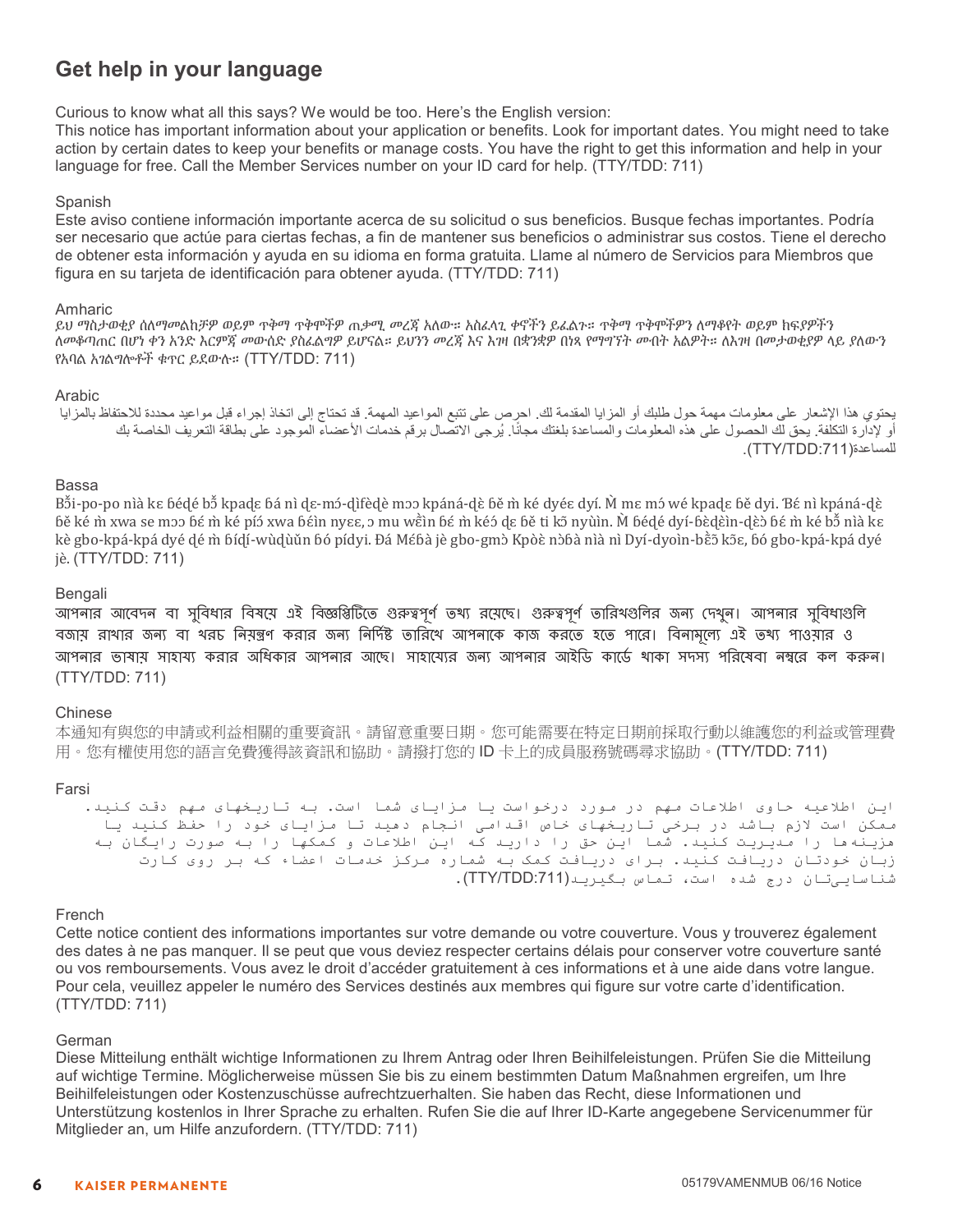#### Hindi

इस सूचना में आपके आवेदन या लाभों के बारे में महत्वपूर्ण जानकारी है। महत्वपूर्ण तिथियां देखे। अपने लाभ बनाए रखने या लागत का प्रबंध करने के लिए, आपको निश्चित तिथियों तक कार्रवाई करने की जरूरत हो सकती है। आपके पास यह जानकारी और मदद अपनी भाषा में मुफ़्त में प्राप्त करने का अधिकार है। मदद के लिए अपने ID काडे पर सदस्य सेवाएँ नंबर पर कॉल करे। (TTY/TDD: 711)

#### Igbo

Ọkwa a nwere ozi dị mkpa gbasara akwụkwọ anamachọihe ma ọ bụ elele gị. Chọgharịa ụbọchị ndi dị mkpa. Ị nwere ike ịme ihe n'ụfọdụ ụbọchị iji dowe elele gị ma ọ bụ jikwaa ọnụego. Ị nwere ikike ịnweta ozi a yana enyemaka n'asụsụ gị n'efu. Kpọọ nọmba Ọrụ Onye Otu dị na kaadị NJ gị maka enyemaka. (TTY/TDD: 711)

#### Korean

이 공지사항에는 귀하의 신청서 또는 혜택에 대한 중요한 정보가 있습니다. 중요 날짜를 살펴 보십시오. 혜택을 유지하거나 비용을 관리하기 위해 특정 마감일까지 조치를 취해야 할 수 있습니다. 귀하에게는 무료로 이 정보를 얻고 귀하의 언어로 도움을 받을 권리가 있습니다. 도움을 얻으려면 귀하의 ID 카드에 있는 회원 서비스 번호로 전화하십시오. (TTY/TDD: 711)

#### Russian

Настоящее уведомление содержит важную информацию о вашем заявлении или выплатах. Обратите внимание на контрольные даты. Для сохранения права на получение выплат или помощи с расходами от вас может потребоваться выполнение определенных действий в указанные сроки. Вы имеете право получить данную информацию и помощь на вашем языке бесплатно. Для получения помощи звоните в отдел обслуживания участников по номеру, указанному на вашей идентификационной карте. (TTY/TDD: 711)

#### Tagalog

May mahalagang impormasyon ang abisong ito tungkol sa inyong aplikasyon o mga benepisyo. Tukuyin ang mahahalagang petsa. Maaaring may kailangan kayong gawin sa ilang partikular na petsa upang mapanatili ang inyong mga benepisyo o mapamahalaan ang mga gastos. May karapatan kayong makuha ang impormasyon at tulong na ito sa ginagamit ninyong wika nang walang bayad. Tumawag sa numero ng Member Services na nasa inyong ID card para sa tulong. (TTY/TDD: 711)

#### Urdu

یہ نوٹس آپ کی درخواست یا فائدوں کے بارے میں اہم معلومات پر مشتمل ہے۔ اہم تاریخیں دیکھیے۔ اپنے فائدوں یا لاگتوں کو منظم کرنےکے لیے آپ کو بعض تاریخوں پر اقدام کرنے کی ضرورت ہوسکتی ہے۔ آپ کو اپنی زبان میں مفت ان معلومات اور مدد کےحصول کا حق ہے۔ مدد کے لیے اپنے آئی ڈی کارڈ پر موجود ممبر سروس نمبر کو کال کریں۔ (:711TDD/TTY(

#### Vietnamese

Thông báo này có thông tin quan trọng về đơn đang ký hoặc quyền lợi bảo hiểm của quý vị. Hãy tìm các ngày quan trọng. Quý vị có thể cần phải có hành động trước những ngày nhất định để duy trì quyền lợi bảo hiểm hoặc quản lý chi phí của mình. Quý vị có quyền nhận miễn phí thông tin này và sự trợ giúp bằng ngôn ngữ của quý vị. Hãy gọi cho Dịch Vụ Thành Viên trên thẻ ID của quý vị để được giúp đỡ. (TTY/TDD: 711)

#### Yoruba

Àkíyèsí yìí ní ìwífún pàtàkì nípa ìbéèrè tàbí àwọn ànfàní rẹ. Wá déètì pàtàkì. O le ní láti gbé ìgbésẹ̀ ní déètì kan pàtó láti tójú àwọn ànfàní tàbí şàkóso iye owó rẹ. O ní ẹ̀tọ́ láti gba ìwífún yìí kí o sì ṣèrànwọ́ ní èdè rẹ lọ́fẹ̀ẹ́. Pe Nọ́mbà àwọn ìpèsè ọmọ-ẹgbẹ́ lórí káàdì ìdánimọ̀ rẹ fún ìrànwọ́. (TTY/TDD: 711)

#### **It's important we treat you fairly**

That's why we follow federal civil rights laws in our health programs and activities. We don't discriminate, exclude people, or treat them differently on the basis of race, color, national origin, sex, age or disability. For people with disabilities, we offer free aids and services. For people whose primary language isn't English, we offer free language assistance services through interpreters and other written languages. Interested in these services? Call the Member Services number on your ID card for help (TTY/TDD: 711). If you think we failed to offer these services or discriminated based on race, color, national origin, age, disability, or sex, you can file a complaint, also known as a grievance. You can file a complaint with our Compliance Coordinator in writing to Compliance Coordinator, P.O. Box 27401, Mail Drop VA2002-N160, Richmond, VA 23279. Or you can file a complaint with the U.S. Department of Health and Human Services, Office for Civil Rights at 200 Independence Avenue, SW; Room 509F, HHH Building; Washington, D.C. 20201 or by calling 1-800-368-1019 (TDD: 1- 800-537-7697) or online at https://ocrportal.hhs.gov/ocr/portal/lobby.jsf. Complaint forms are available at http://www.hhs.gov/ocr/office/file/index.html*.*